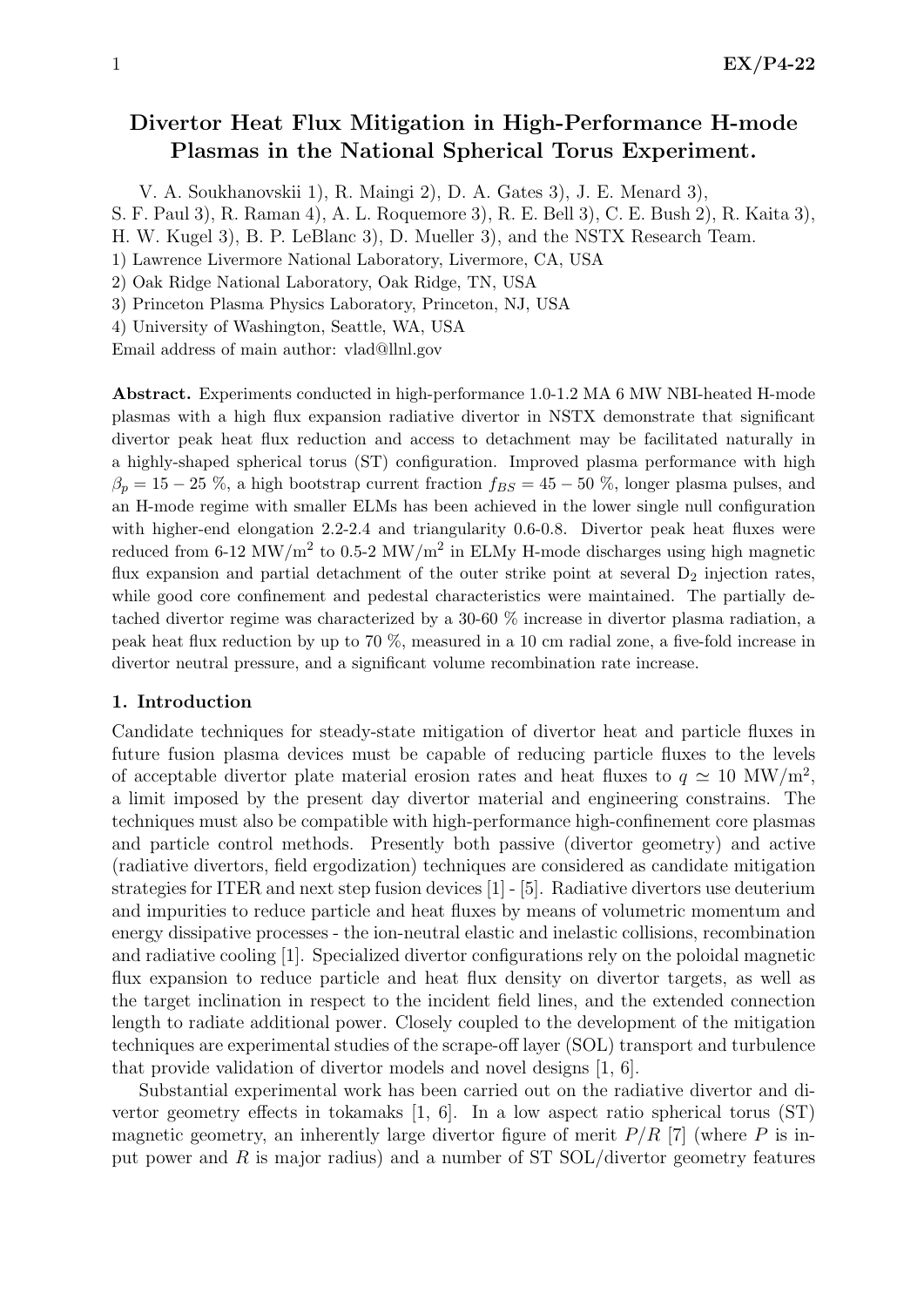lead to high divertor heat fluxes [8, 9], raising concerns over divertor operation in the proposed ST-based concepts, e.g., the Component Test Facility (CTF) [3] and National High-power Advanced Torus eXperiment (NHTX) [4]. Both of the concepts employ the radiative divertor and/or mantle with high radiated power fractions. This paper reports on the recent radiative divertor experiments in the National Spherical Torus Experiment (NSTX). Significant peak heat flux reduction simultaneously with good core plasma confinement have been demonstrated in high performance 1.0-1.2 MA 6 MW NBI-heated Hmode discharges. Access to the radiative divertor regime was previously studied in NSTX in 2-6 MW NBI-heated H-mode discharges in a weakly shaped lower single null (LSN) configuration (a range of elongations  $\kappa = 1.8 - 2.0$  and triangularities  $\delta = 0.40 - 0.50$ ) using a high  $D_2$  injection rate generally incompatible with H-mode confinement [10, 11]. Experiments conducted in  $0.8 - 1.0$  MA  $4 - 6$  MW NBI-heated H-mode discharges in a highly-shaped LSN configuration, however, demonstrated reliable access to the partially detached divertor (PDD) regime. The peak heat flux  $q_{pk}$  at the outer strike point (SP) was successfully reduced from 4-6 MW/m<sup>2</sup> to 0.5-2 MW/m<sup>2</sup> using divertor deuterium injection with minimal confinement deterioration [12].

## 2. Experiment

A comprehensive SOL and divertor diagnostic set has been developed on NSTX (Fig. 1) as described in detail in Refs. [10] -[12]. Recent facility and diagnostic upgrades were aimed at 1) improved control of divertor gas injection and 2) improved measurements of radiation and neutrals to elucidate on the power and momentum balance in the divertor. These upgrades are briefly described as follows.

A new divertor gas injector with a piezoelectric valve enabled injection of  $D_2$  into the outer SOL at a constant flow rate up to 200 Torr l / s  $(1.4 \times 10^{22} \text{ s}^{-1})$ . The flow rate was controlled by prefilling the injector plenum to a certain calibrated pressure. To add the spatial resolution to impurity and deuterium line emission measurements, a new 10-fiber interface was developed for the divertor UV-VIS spectrometer [13]. An upgrade to the divertor bolometer system included new detectors and also provided higher spatial resolution of the radiated power measurements



**Figure 1:** Layout of divertor diagnostics.

in the outer divertor leg. An additional Penning gauge was installed in the outer divertor region, to complement the existing midplane and divertor pressure measurements [14]. The neutral pressure measurements were not conductance-limited.

The NSTX plasma control system [15, 16] was used to obtain a highly-shaped LSN configuration with  $\kappa \simeq 2.2 - 2.3$ ,  $\delta \simeq 0.8$ , and the  $\delta_{rsep}$  parameter, the midplane distance between the primary and the secondary separatrices, between 8 and 12 mm. The ion  $\nabla B$  drift direction was toward the lower X-point. In this configuration, the inner SP was located on the vertical graphite tile target (inner wall), while the outer SP was located on the horizontal graphite target. A salient feature of this configuration was a high (18-26) magnetic flux expansion evaluated at the outer SP. Experiments were conducted at  $B_t = 0.45$  T. The core plasma conditions were:  $T_e(0) \simeq (0.8 - 1.2)$  keV,  $\bar{n}_e \simeq (5 - 7) \times 10^{19} \text{ m}^{-3}.$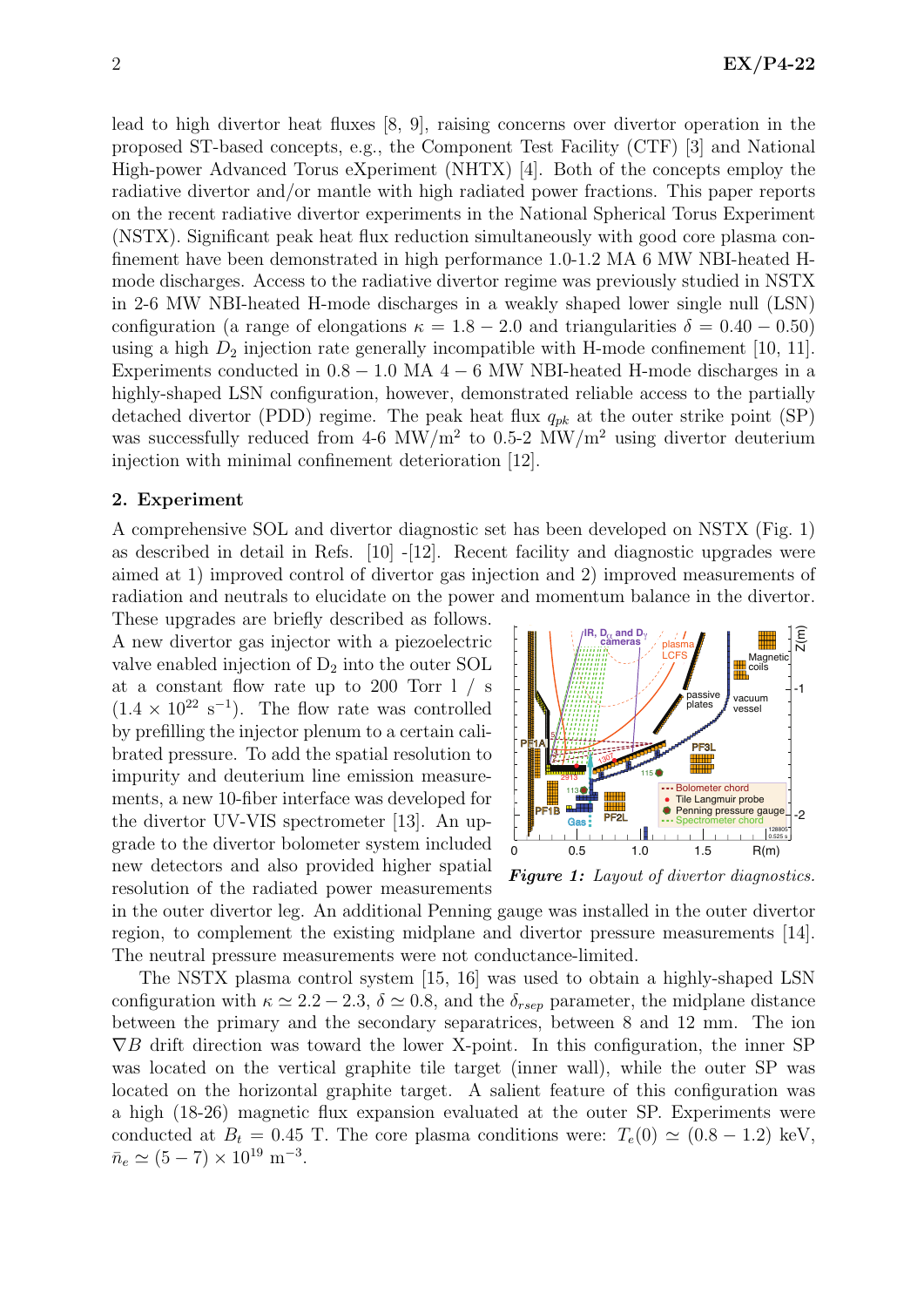#### 3. High-performance H-mode discharges with radiative divertor

Improved plasma performance approaching the performance level of CTF with high  $\beta_t = 15 - 25$  %, high  $\beta_N \leq 5.7$ , and a high bootstrap current fraction  $f_{BS} = 45 - 50$ % sustained for several current redistribution times has been achieved in highly-shaped plasmas in NSTX [15, 17]. Radiative divertor experiments conducted in this configuration also demonstrated the benefits of increased shaping for divertor heat flux management. The high divertor magnetic flux expansion led to reduced particle and heat fluxes on the divertor plate, and provided a facilitated access to outer SP detachment [12].

In this work we demonstrate successful radiative divertor operation in high-performance 1.0- 1.2 MA H-mode discharges with 6 MW NBI heating. Steady-state measurements of divertor heat flux in the NSTX at low  $\kappa$ ,  $\delta$  showed that  $q_{pk}$  increased monotonically with  $P_{NBI}$  and  $I_p$ , whereas the heat flux width  $\lambda_q$  decreased with  $I_p$  [18]. To the first order, the  $q_{pk}$  dependence is understood as the corresponding increase in  $P_{SOL}$  from the external and ohmic heating powers, and the decrease in connection length  $L_{\parallel}$  ( $L_{\parallel}$ ) is proportional to the safety factor  $q$ ). Because  $q_{\parallel} = P_{SOL}/A_{\perp} = P_{SOL}/(4\pi R(B_p/B_{tot})\lambda_q),$  the discharges with  $I_p = 1.0 - 1.2$  MA and  $P_{NBI} = 6$ MW represent a challenging case with the highest  $q_{\parallel}$ , estimated to be 50-80 MW/m<sup>2</sup>. The radiative divertor technique employed divertor  $D_2$ injection that increased divertor density, recycling and neutral pressure. The associated increases in radiated power and ion momentum loss through charge exchange, elastic collisions, and eventually recombination, led to a reduction in heat and particle fluxes in the outer SP region. Presented below are SOL and divertor measure-



Figure 2: Time traces of 1.0 MA and 1.2 MA 6 MW discharges with and without divertor gas injection.

ments that contributed to a consistent picture of the PDD regime in NSTX.

Demonstration of the radiative divertor operation on NSTX with minimal core and pedestal plasma performance degradation was an important objective of the experiment. Core conditions are illustrated for the reference 1.0 MA and 1.2 MA 6 MW H-mode discharges and for the discharges with divertor  $D_2$  injection in Fig. 2. A transition to the PDD regime occurred within  $30-50$  ms from the start of the  $D_2$  injection. Thomson scattering profiles showed that pedestal  $T_e$  decreased and  $n_e$  increased by 5-15 %. Core plasma stored energy degraded by 5-15 % during the PDD phase. The energy confinement time in the H-mode phase was  $\tau_E \simeq 40 - 60$  ms, being in the range 1.6-1.8 of the the ITER89P confinement scaling factor. As in previous radiative divertor experiments in NSTX [10, 12], the change in divertor conditions had a pronounced effect on core carbon concentration and radiated power. Plasma  $Z_{eff}$  was in the range 1.5-2.5. The main impurity identified by VUV and UV spectroscopy was carbon. Both  $P_{rad}$  and  $Z_{eff}$  decreased substantially, by 20-30 %, during the PDD phase.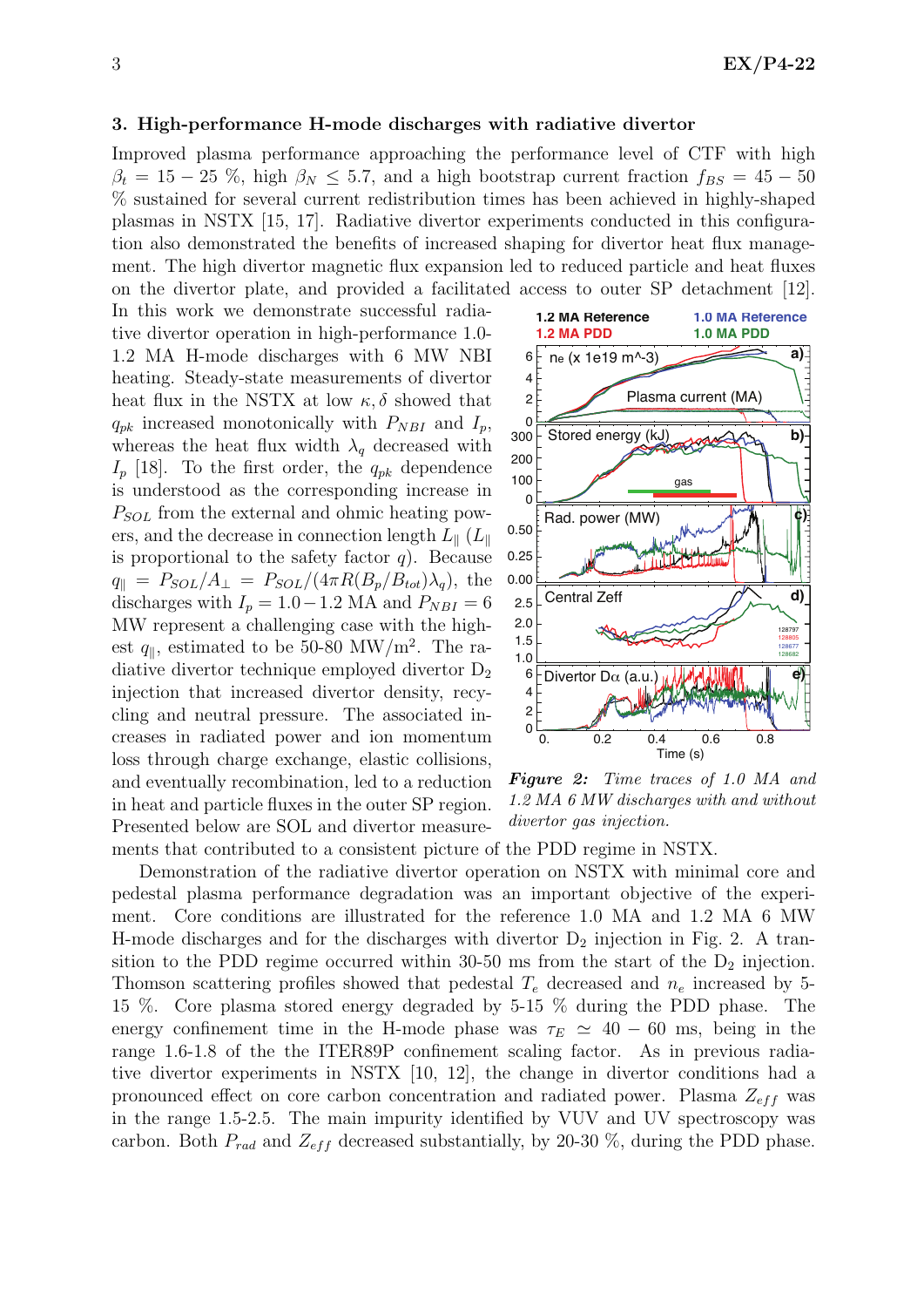Part of this decrease could be attributed to the large Type I ELMs that appeared as a result of the gas puffing in the 1.2 MA discharges. However, in the 1.0 MA discharges, gas puffing did not affect the reference, small ELM regime, suggesting that the carbon divertor source was also reduced during the detachment.

Partial detachment of the outer SP was obtained at several gas puffing rates  $\Gamma_q$ . Summarized in Fig. 3 are the peak heat flux  $q_{pk}$  measurements at progressive times for a number of gas puffing rates. For comparison, measurements of highest  $q_{pk}$  in reference discharges (without gas injection) are also shown. In general, higher gas puffing rates were necessary to reduce  $q_{pk}$  in 1.2 MA discharges, where  $q_{\parallel}$  was higher, in comparison with 1.0 MA discharges, as expected from the dependence of  $q_{\parallel}$  and  $\lambda_q$  on  $I_p$ . As evident from the figure, higher  $\Gamma_g$  led to a faster  $q_{pk}$  reduction, however, after about 250-270 ms peak heat fluxes reached steady-state low levels, being about 1  $\text{MW/m}^2$  in the 1.0 MA discharges, and about 1.5-2.0  $\text{MW/m}^2$  in the 1.2 MA discharges.



**Figure 3:** Divertor  $q_{pk}$  in (a) 1.0 MA and (b) 1.2 MA PDD discharges as a function of gas injection rate at 120 ms, 170 ms, and 270 ms after the start of gas injection. Panel (c) shows plasma stored energy for the same discharges and times.

Optimization through gas injection entailed using the rate and gas pulse duration that reduced  $q_{pk}$  on a time scale of 100-200 ms yet caused minimal reduction in confinement and did not lead to an X-point MARFE formation over 0.5-0.7 s. For the 1.0 MA discharges, this rate was found to be  $\Gamma_q \leq 100$  Torr l /s, while for 1.2 MA discharges it was in the range 110-160 Torr l /s, as follows from the stored energy trend in Fig. 3 (c). This experience was similar to early tokamak experiments with open geometry divertors operated without active pumping [1].

Divertor gas injection increased local divertor density and divertor radiation, and as a result,  $q_{pk}$  was substantially decreased. Shown in Fig. 4 are divertor heat flux profiles for the 1.0 MA and 1.2 MA discharges discussed above. In both cases, a 40-70 % decrease in heat flux was measured in a 9−11 cm radial zone adjacent to the outer SP. The extent of the detachment zone was within 70-80 % of the full divertor SOL width. Heat flux profiles did not change outside of the detachment zone, remaining at a level  $0.5$ -1.0 MW/m<sup>2</sup>.

Divertor characteristics pertaining to the divertor power and momentum balances will be now discussed using the 1.2 MA PDD discharge data. Time traces of the SOL and divertor power balance elements for the 1.2 MA case are shown in Fig. 5. They confirmed that plasma radiation accounted for much of the divertor power loss. From the total SOL power of  $P_{SOL} = 4.5 - 5$  MW, the outer divertor received about 2-3 MW in the reference discharge, and 1-2 MW in the PDD discharge. The power flow into the detached inner divertor and the upper divertor were both negligible, confirmed by IR camera measurements. While it was not possible to fully account for the lower divertor radiation with the present bolometer coverage, divertor bolometer signals representative of the outer divertor leg did show substantial radiated power increase (Fig. 5 (c)). An estimate of the outer leg radiated power using an average plasma irradiance of 25 W/cm<sup>2</sup> and the outer leg volume 0.1 m<sup>3</sup>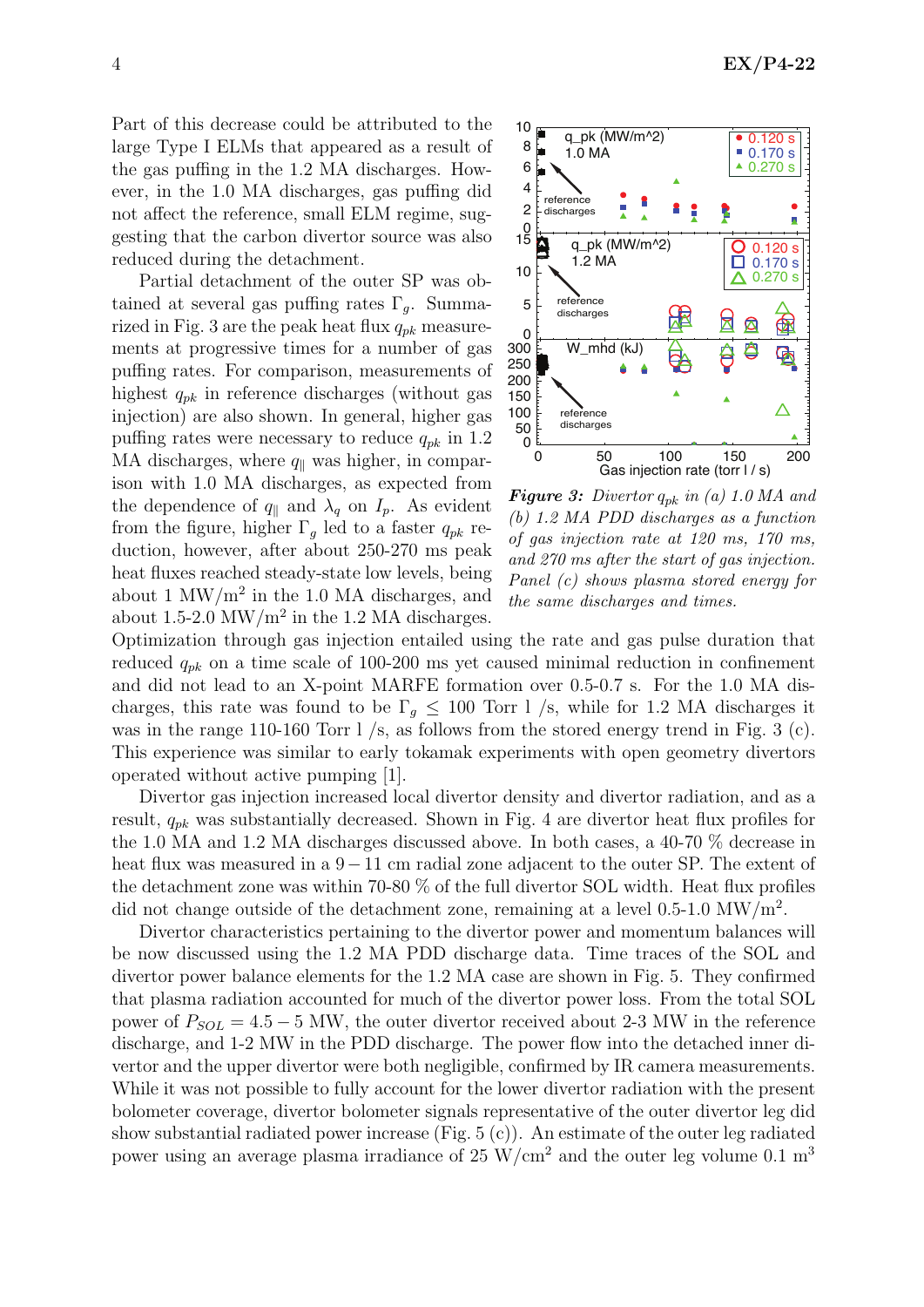yielded about 0.5 MW of radiated power, being within 10  $\%$  of the total  $P_{SOL}$ . Intrinsic carbon impurity and deuterium were identified as the main radiating species responsible for divertor power loss. Shown in Fig. 5 (d) is the brightness contour of the C II  $\lambda = 375$  nm line representative of the C II emission distribution in the divertor. Also shown is the outer SP location and a projection of the X-point on the divertor surface. A significant increase in C II emission was correlated with the PDD regime onset. The emission was concentrated in the SP region throughout the outer divertor leg, and increased continuously during the gas injection phase. Toward the end of the discharge, the emission peaked around the X-point, suggesting that an X-point MARFE may have formed.

During the detachment, particle flux to the plate is reduced due to the plasma parallel pressure loss. Experimentally, this is evidenced by the Langmuir probe ion saturation current "rollover", or in some cases, constant value, in the detachment zone, while the divertor  $D_{\alpha}$  intensity continues to increase [1]. Shown in Fig. 6 (a), (b) are the  $I_{sat}$  time traces of two divertor Langmuir probes. Probe locations are shown in



Figure 4: Divertor heat flux profiles in the reference and PDD discharges - (a) 1.0 MA, (b) 1.2 MA .

Fig. 1. Probe 2913 was located at 9-11 cm from the OSP, marginally inside the PDD zone. Its  $I_{sat}$  remained low during the gas injection and OSP detachment, and eventually reduced, while  $D_{\alpha}$  intensity increased. Probe 1307 was located outside of the divertor SOL. The increase of its  $I_{sat}$ , as well as the  $D_{\alpha}$  intensity, were well correlated with the gas injection, suggesting that the far SOL was in the high-recycling regime.

Plasma pressure loss during detachment is caused by ion momentum loss due to ionneutral elastic collisions, charge exchange and electron-ion volumetric recombination. For the former two to occur at a substantial rate, a high neutral density must be maintained in the divertor. Time traces of neutral pressure measurements by the Penning gauges located in the outer divertor region are shown in Fig. 6 (c) and (d). A high neutral pressure,  $p_n = 0.5 - 1.5$  mTorr, was maintained in the divertor during the PDD phase.

Partial detachment zone is characterized by a formation of a very low  $T_e$  and high  $n_e$ region adjacent to the divertor plate. The radiative and the three-body recombination can also act as a momentum sink for plasma ions. The recombination rate is a strong function of temperature and density, being low  $R \leq 5 \times 10^{-19}$  m<sup>3</sup> s<sup>-1</sup> at  $T_e \geq 1.5$  eV and  $n_e \leq 5 \times 10^{-19}$  $10^{19}$  m<sup>-3</sup>, however, much higher when  $T_e$  decreases and  $n_e$  increases beyond these values. The experimental signature of recombination is the appearance and/or intensity increase of the D I  $n = 6 - 11$  Balmer lines. Based on the developed Stark broadening and line intensity analysis [12, 13], the average plasma conditions in the PDD zone were estimated to be  $n_e \leq 3-5\times10^{20} \text{ m}^{-3}$ , and low  $T_e \leq 1.5 \text{ eV}$ . Shown in Fig. 6 (e) is the Balmer D10 line brightness contour as a function of time and divertor radius. A region of volume recombi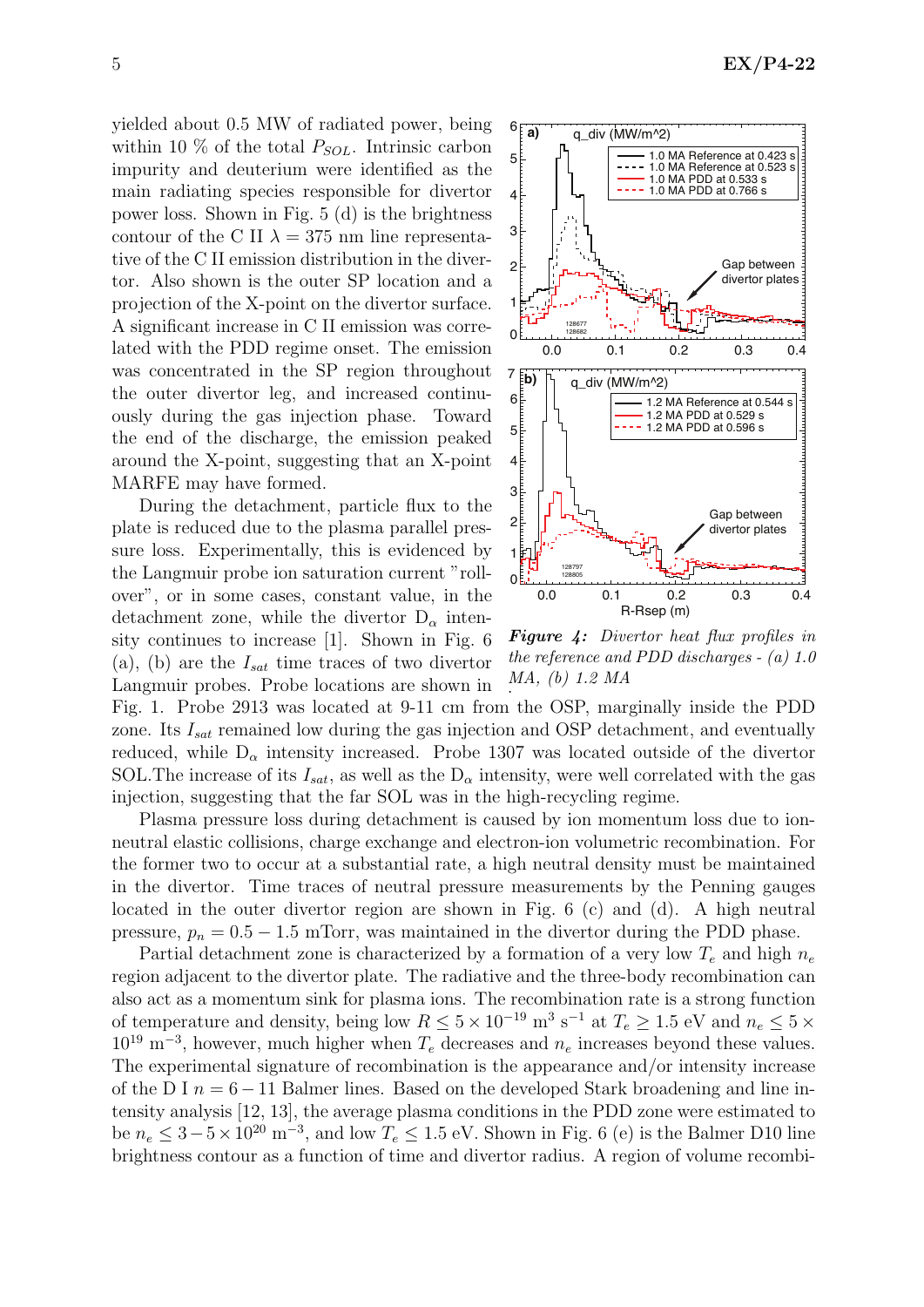nation formed following the gas injection, and increased in the spatial extent and rate concomitantly with the neutral pressure rise. The Langmuir probe 2913 location is also shown.

The expansion of the recombination region was well correlated with the the probe  $I_{sat}$  "rollover", suggesting further studies of the role of recombination in the ion balance during the PDD phase. The Balmer D10 line emission appeared to peak in the X-point region, consistent with the notion of a possible MARFE formation.

#### 4. Discussion

We have demonstrated experimentally that significant peak heat flux reduction simultaneously with high core plasma performance and confinement could be achieved in a high input power high current ST using the radiative divertor technique. The radiative divertor was induced by a moderate-rate  $D_2$  injection and radiation from intrinsic carbon. The significance of this result is that it was obtained in a highly-shaped horizontal plate divertor configuration without active pumping, suggesting that in high performance highly-shaped ST plasmas access to reduced divertor heat flux is naturally facilitated by SOL and divertor geometry effects. The openness of the divertor configuration is an additional benefit enabling much flexibility in plasma shaping optimization.

Scrape-off layer and divertor geometry effects appear to play a prominent role in divertor transport in NSTX. Shown in Table 1 are divertor parameters of the highly-shaped NSTX configuration and for comparison, typical divertor pa-



Figure 5: Time traces of a reference and a PDD 1.2 MA discharges (a)  $P_{SOL}$ , (b)  $Q_{div}/P_{SOL}$ , (c) Divertor bolometer signals, (e) C II brightness distribution in divertor.

rameters of a large aspect ratio tokamak, such as, e.g. DIII-D. Evident are several ST geometry features that explain the observed divertor heat flux trends in NSTX. First, a large in-out plasma surface area asymmetry in NSTX, along with a large Shafranov shift resulting in steep outboard gradients, lead to the heat flow distribution mostly into the outer SOL region. Second, a higher angle between  $B$  field lines and the divertor surface means that for the same  $q_{\parallel}$  the deposited heat flux would be generally higher in an ST than in the tokamak. Third, a relatively short parallel connection length  $L_x$  between the X-point and divertor target leads to reduced radiated power and momentum losses. The fraction of  $q_{\parallel}$  that can be radiated is a strong function of  $L_x$  for the given impurity radiation function  $L_z$  [19]. The momentum loss is also a function of  $L_x$ . In a shorter parallel connection length divertor, fewer ions would be able to undergo a collision with a neutral and a recombination event before striking the divertor surface. Finally, because of a large magnetic shear in the ST, there is a large radial gradient of the parallel connection length  $\partial L_x/\partial r$ . The connection length, being relatively short in the separatrix region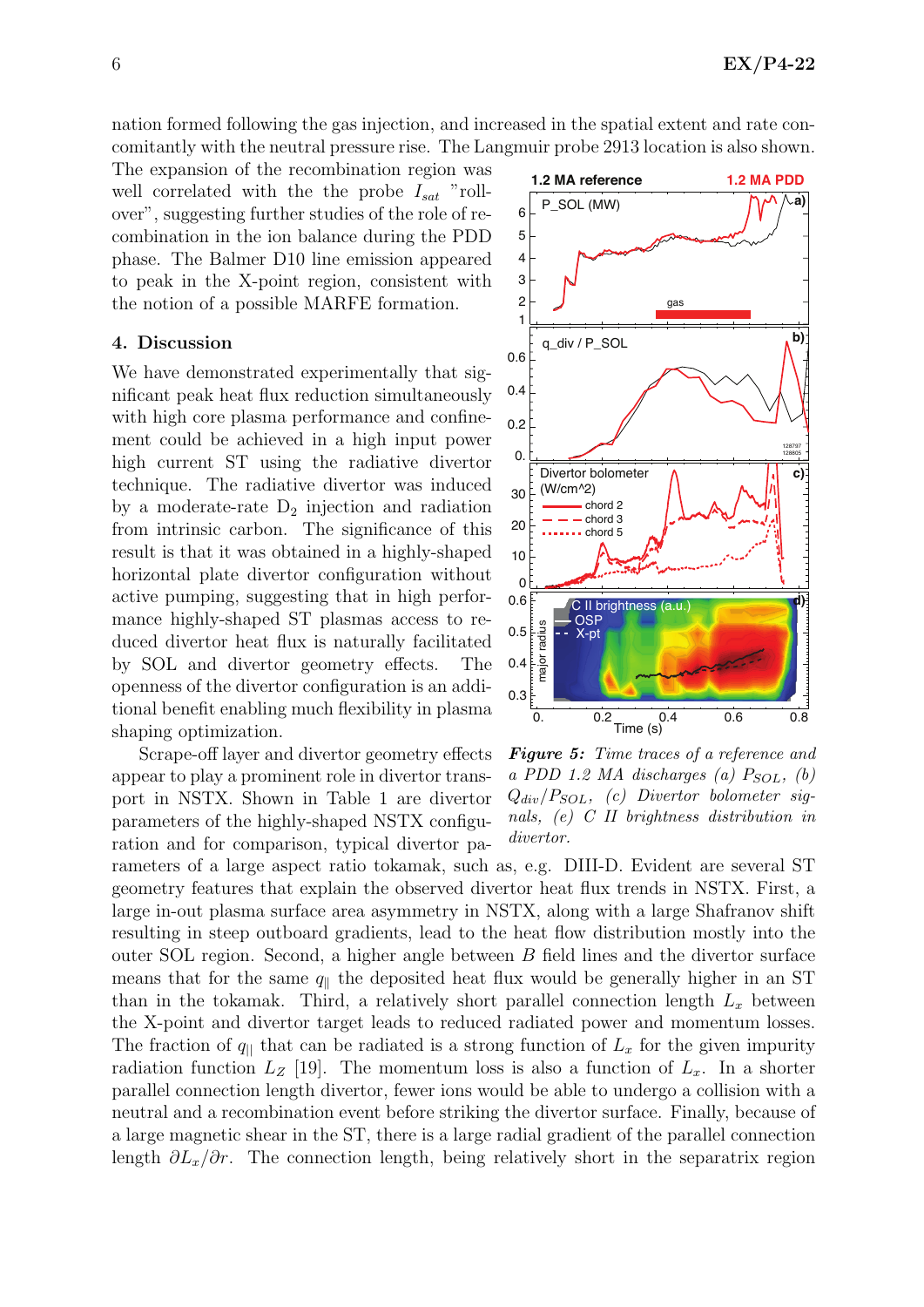$L_x = 5 - 8$  m, becomes very short,  $L_x \sim 1$  m, at a radial distance of one SOL width  $\lambda_q$ . A steep decline in  $L_x$  suggests that significant power and momentum losses can be sustained only in the radial region adjacent to the separatrix, while power and particle fluxes in the far SOL may be impossible to reduce.

The experimental results were interpreted using the two point SOL heat transport model with losses [10], a one-dimensional heat conduction SOL model with non-coronal impurity radiation [12, 19], and the five region SOL model with constant power and particle sources and sinks [12, 20]. The models semi-quantitatively explained all observed features of the divertor regimes in NSTX. The models predicted that large radiated power fractions and parallel momentum loss fractions were needed to reach the detachment in NSTX. The models did not include the 2D divertor geometry effects, thought to be essential for the apparently easy access to the outer SP detachment in highly-shaped plasmas. The high flux expansion divertor in NSTX has a high physical divertor volume and apparently, a higher plasma "plugging efficiency". The plasma "plugging efficiency"  $\zeta$  is defined as a fraction of recycling neutrals re-ionized in the divertor region. In the high flux expansion divertor  $\zeta$  is higher because of the larger divertor plasma size in physical space, higher low-temperature plasma volume, and thus reduced transparency to neutrals.

The geometric features of the ST SOL and divertor discussed above help explain the observed general divertor characteristics in NSTX. While highly radiative, reduced divertor heat flux discharges are not uncommon in NSTX, the PDD regime appeared to be accessible only with additional gas injection and only in the highly-



**Figure 6:** Time traces of (a)  $I_{sat}$  of Langmuir probe 2913, (b)  $I_{sat}$  of Langmuir probe 1307, (c) neutral pressure in outer divertor region, (d) neutral pressure in outer divertor region, (d) brightness of the D I 10-4 line a 1.2 MA reference and a PDD discharges.

shaped configuration [10, 12]. It also appears that  $\bar{n}_e$  is weakly coupled with  $n_{sep}$  in NSTX as compared to conventional large aspect ratio tokamaks. In NSTX, the  $\bar{n}_e$  increases are quite common, however,  $n_{sep}$  does not increase proportionally even when  $\bar{n}_e$ approaches the Greenwald value. This explains in part why the PDD regime does not occur spontaneously as a result of the ramping density, as the SOL collisionality remains at a fairly low value  $\nu^*_{SOL,e} \sim 10-30$  (estimated).

Many similarities in the PDD regime properties between NSTX and conventional large aspect ratio tokamaks [21] were found. The PDD regime was characterized by a peak heat flux reduction due to radiating intrinsic carbon impurity. Also evident was